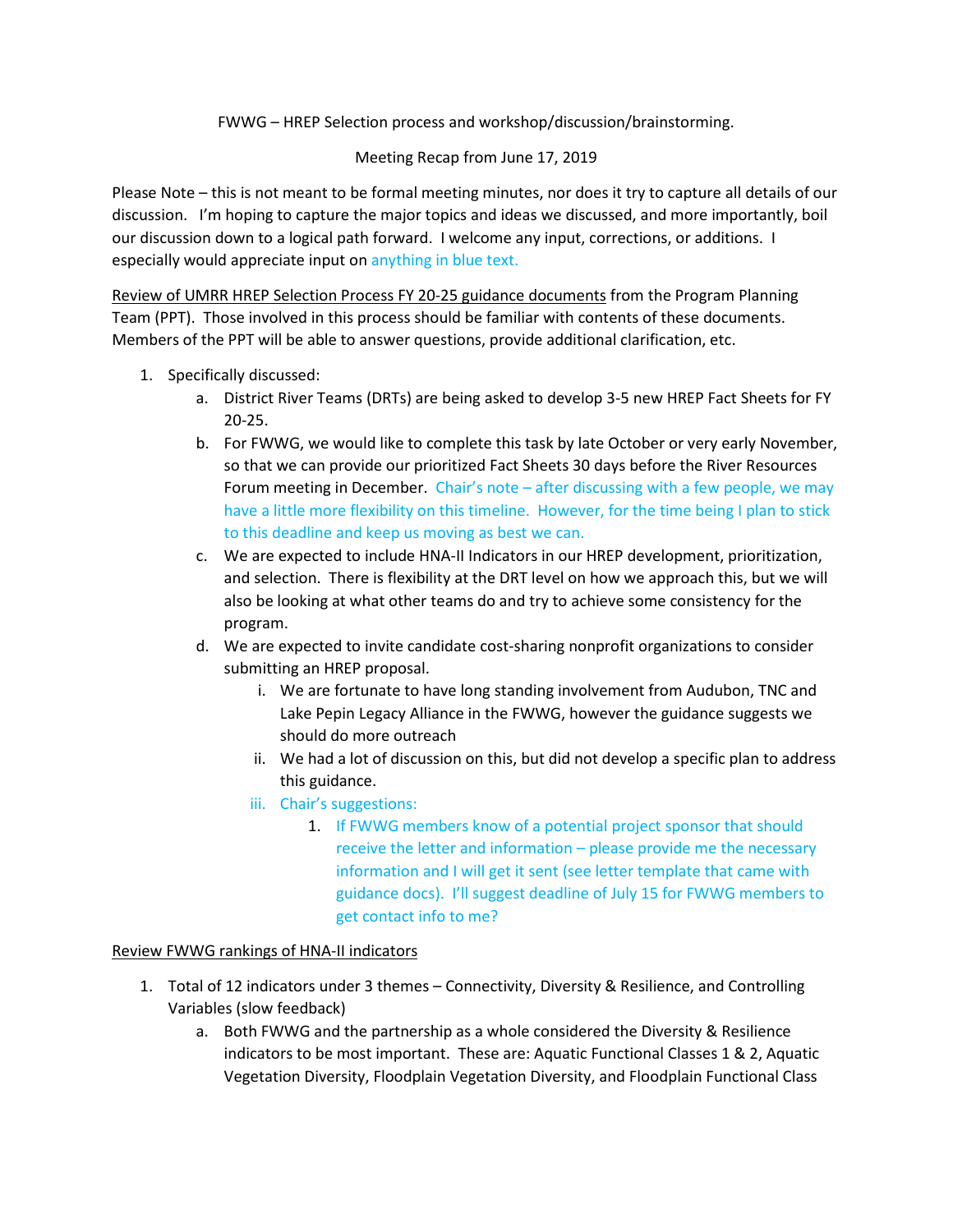- 2. Composite FWWG rankings for the High priority indicators for the Upper Impounded Cluster as follows (From Table 3.1 of HNA-II report)
	- a. Aquatic Vegetation (light green) existing condition near desired condition, may merit action to maintain.
	- b. Floodplain Vegetation (yellow) existing conditions is near your defined desired condition, but may merit actions to maintain or improve conditions.
	- c. Floodplain Functional Class (orange) existing condition deviates from desired, and may merit action to improve.
	- d. Aquatic Functional Classes 1 & 2 (orange) existing condition deviates from desired, and may merit action to improve.
- 3. Tables 3.1.1 to 3.1.3 in the HNA-II report summarize composite FWWG rankings at the Pool scale.
- 4. For some indicators, there was substantial differences of opinion among FWWG agencies (see HNA-II Appendix pages A2 – A4)

# Chair's note – sections below are not in order of our actual discussion, as we did circle around on some of these several times. Just trying to pull some of the key thoughts and ideas together.

Discussion of how FWWG can incorporate HNA-II to identify important restoration needs, select efforts that have the best chance of "moving the needle" for a particular indicator, and how to develop a decision-making process that will be effective in the future. Our challenge now is to use HNA-II information to direct/prioritize restoration efforts. A few of the thoughts/ideas that came up in our discussion included:

- 1. Isn't the UMRR-CC and larger partnership wanting us to really try to develop "a new generation of HREPs" and wanting us to use HNA-II to rethink how we approach restoration efforts?
- 2. Can we model or project how much a particular project might affect an indicator within a Pool? Generally no – but could do an exercise for some indicators that would plug in multiple projects and see how many it would take to have measurable change.
- 3. Must keep in mind that restoration activities for one indicator could negatively influence others – can get back to agency priorities, etc.
- 4. Having a discussion about the "big picture" restoration goals and using HNA-II indicators as guidance is worth doing – but when in that process should we acknowledge "administrative" or other limitations that exist in the program? One example is Pool 3 - which is "red" for numerous indicators, but right now there is not a viable project sponsor.
	- a. Even if there are known limitations to implementing an HREP we should still flesh out those ideas, as they will help identify programmatic or policy changes that are needed.
- 5. Still quite a few questions about "scale" of indicators and how to relate them into HREP development.
	- a. There is lots of expertise and resources available. This is going to be an ongoing and learning process.
	- b. HNA-II does give us some "common language" to use in our restoration efforts.

How should we proceed in meeting both the deadline for 3-5 new Fact Sheets and develop a process that incorporates guidance from the PPT to effectively use HNA-II indicators in our selection and development of HREPs.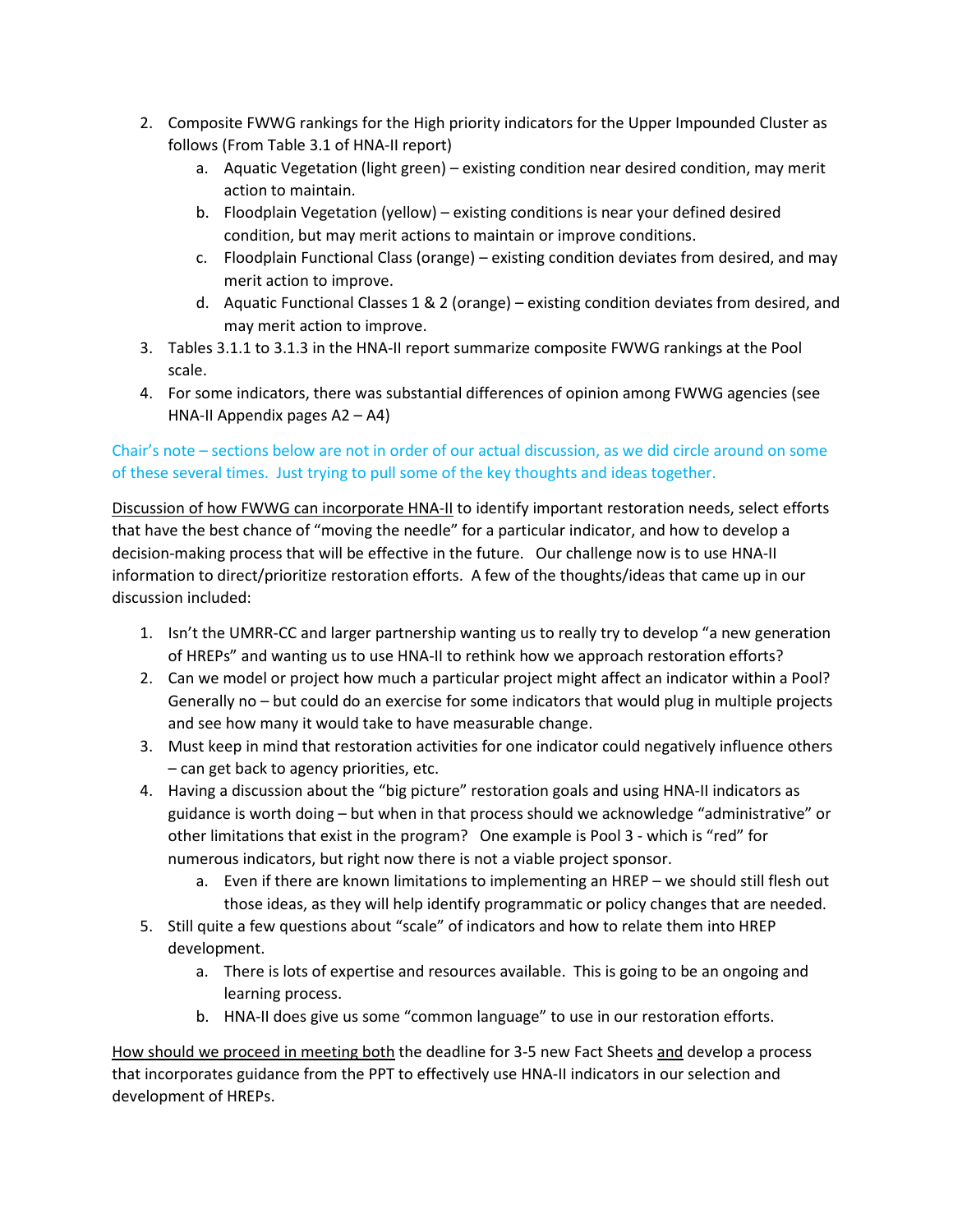Several Ideas were brought up for consideration:

- 1. Mirror a process that was used in the "Environmental Pool Plans" developed in 2004 by FWWG and RRF.
	- a. Form two teams around the FWWG high priority indicators. Essentially focus one team on aquatic indicators (Aq. Classes 1 & 2, Aq. Veg. Diversity) and one on more terrestrial indicators (Floodplain Veg. Diversity and Floodplain Functional Class)
	- b. Each team would have a "champion" that would work with FWWG partners to develop one HREP fact sheet.
	- c. Would result in two fact sheets to meet short term needs, but potentially develop a process that could be used in the future for other indicators.
	- d. Would potentially allow more time and resources to incorporate additional GIS analysis, decision support information, etc. into developing two projects – rather than spreading that effort over multiple project ideas
	- e. Could develop a pool or reach scale plan (e.g. floodplain forest) that has multiple projects nested >> which could then be used for future requests for new projects.
- 2. A hybrid version of above was discussed take the same kind of approach, but have three teams that are focused by Refuge District.
	- a. Some support for this idea, as there are already many project ideas in each District that could be further developed in this process
	- b. Most HREPs in the upper impounded reach will likely be on refuge land, so logical place to focus discussion
	- c. Some concerns that states would not be able to participate on multiple teams
	- d. Also, there are some project ideas that could overlap between Districts
- 3. Start with a formal Structured Decision Making (SDM) process.
	- a. Identify and agree on larger restoration goals, in context of HNA-II, and priorities before getting to project scale or discussing project ideas.
	- b. Address agency priorities and potential conflicts.
	- c. Identify program constraints
	- d. Discuss the trade-offs that might exist between HNA-II, agency priorities, administrative constraints, etc.
	- e. Use the process to develop a set of criteria that all agencies can use to evaluate and rank proposals. This criteria could then inform the development of project ideas, e.g. people wouldn't waste time developing a project if it was clear that it would not fit the established criteria
- 4. Start with the wealth of project ideas that are already out there.
	- a. Compile all project ideas
		- i. Develop a simple method or spreadsheet that can be populated with enough detail to communicate the intent of the project.
		- ii. List of ideas could include those described in No. 1 (Aquatic-themed, Terrestrialthemed) and No. 2 (previous fact sheet ideas).
	- b. Need to explicitly consider HNA-II indicators in the project ideas.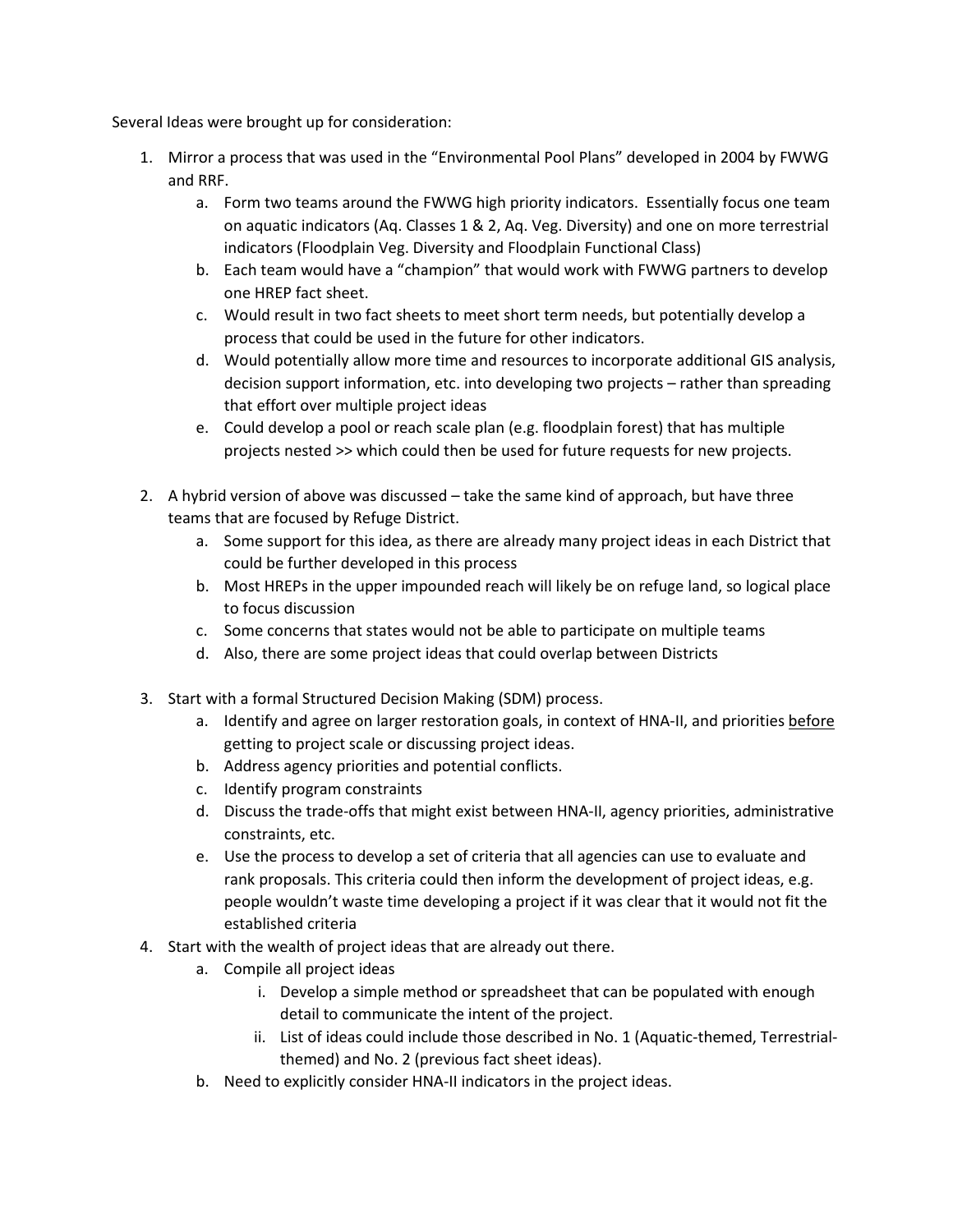- c. Use a structured process, possibly even SDM, to narrow down the list to a number of projects that would go into Fact Sheet development.
- d. The narrowing down process would be an opportunity to discuss and reach agreement on larger restoration goals, how projects mesh with HNA-II, etc.
- e. Project ideas will be narrowed down to a workable number that will then be developed into Fact Sheets. Fact Sheet development will be done collaboratively.
- f. Completed Fact Sheets will be discussed by FWWG and ranked/prioritized.
- 5. Follow a process similar to the last HREP Fact Sheet process
	- a. Work collaboratively to develop Fact Sheets that are fully fleshed out
	- b. Have each agency (or champion of a project) present 1 or 2 HREP Fact Sheets to FWWG
	- c. Rank projects and submit 3-5 to RRF for endorsement
	- d. In other words like we did last time.

While we did not conclusively settle on a process, there appeared to be the most energy behind a combination of 3 and 4 above.

- a. We discussed the option of having a smaller group of people being tasked with the next step in the process. Once that process is outlined, each agency would decide how to be best represented.
- b. We discussed a goal of late July for the next meeting.
- c. This approach appears to be consistent with guidance received from the PPT.
- d. We did not specifically discuss how to involve our NGO partners in this process.

Chair's suggestion – if there is no strong opposition, I will start working with Angela Deen, Megan McGuire, Andrew Stephenson, and FWWG voting members to outline a process similar to what is described in No. 4 above and we plan to use Structured Decision Making at all steps of that process. Our goal would be to have a draft outline of that process in a couple of weeks.

#### **Attendance**

| <b>Elliot Stefanik</b> | U.S. Army Corps of Engineers, MVP                |
|------------------------|--------------------------------------------------|
| Angela Deen            | U.S. Army Corps of Engineers, MVP                |
| Jon Hendrickson        | U.S. Army Corps of Engineers, MVP                |
| <b>Steve Clark</b>     | U.S. Army Corps of Engineers, MVP                |
| Megan McGuire          | U.S. Army Corps of Engineers, MVP [on the phone] |
| Heidi Keuler           | U.S. Fish and Wildlife Service                   |
| Steve Winter           | U.S. Fish and Wildlife Service                   |
| <b>Brandon Jones</b>   | U.S. Fish and Wildlife Service                   |
| Cheryl Groom           | U.S. Fish and Wildlife Service                   |
| Sharonne Baylor        | U.S. Fish and Wildlife Service                   |
| Erin Adams             | U.S. Fish and Wildlife Service                   |
| Jenny Froehly          | U.S. Fish and Wildlife Service                   |
| <b>Tim Miller</b>      | U.S. Fish and Wildlife Service                   |
| Mary Stefanski         | U.S. Fish and Wildlife Service                   |